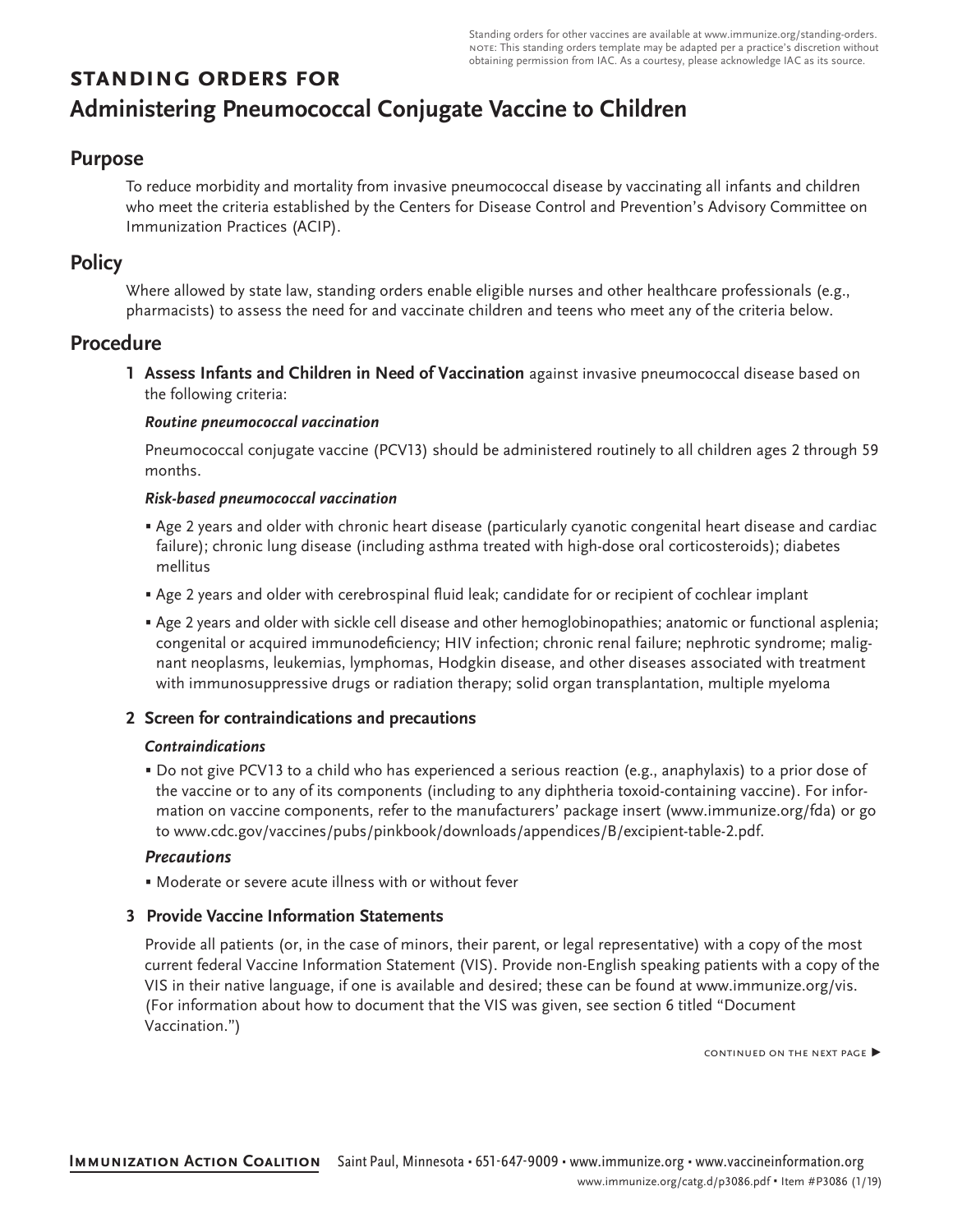#### **4 Prepare to Administer Vaccine**

Choose the needle gauge, needle length, and injection site according to the following chart:

| <b>AGE OF INFANT/CHILD</b> | <b>NEEDLE GAUGE</b> | <b>NEEDLE LENGTH</b> | <b>INJECTION SITE</b>       |
|----------------------------|---------------------|----------------------|-----------------------------|
| Younger than 12 months     | $22 - 25$           | יי ד                 | Anterolateral thigh muscle  |
| 12 through 35 months       | $22 - 25$           | $1 - 1\frac{1}{4}$ " | Anterolateral thigh muscle* |
|                            |                     | $5/8$ **-1"          | Deltoid muscle of arm       |
| 3 through 10 years         | $22 - 25$           | $5/x**-1"$           | Deltoid muscle of arm*      |
|                            |                     | $1 - 11/4$ "         | Anterolateral thigh muscle  |
| 11 through 18 years        | $22 - 25$           | $5/8**-1"$           | Deltoid muscle of arm*      |
|                            |                     | $1 - 11/2$ "         | Anterolateral thigh muscle  |

\* Preferred site.

\*\* A ⅝" needle may be used for children for IM injection in the deltoid muscle only if the skin is stretched tight, the subcutaneous tissue is not bunched, and the injection is made at a 90-degree angle.

**5 Administer pneumococcal conjugate vaccine (PCV13),** 0.5 mL, via the intramuscular (IM) route, to all healthy children as well as children with a medical condition or other risk factor according to the guidance on page 4 ("Recommendations for Pneumococcal Vaccines Use in Children and Teens").

#### **6 Document Vaccination**

Document each patient's vaccine administration information and follow-up in the following places:

*Medical record:* Record the date the vaccine was administered, the manufacturer and lot number, the vaccination site and route, and the name and address and, if appropriate, the title of the person administering the vaccine. You must also document, in the patient's medical record or office log, the publication date of the VIS and the date it was given to the patient. Note that medical records/charts should be documented and retained in accordance with applicable state laws and regulations. If vaccine was not administered, record the reason(s) for non-receipt of the vaccine (e.g., medical contraindication, patient refusal). Discuss the need for vaccine with the patient (or, in the case of a minor, their parent or legal representative) at the next visit.

*Personal immunization record card:* Record the date of vaccination and the name/location of the administering clinic.

*Immunization Information System (IIS) or "registry":* Report the vaccination to the appropriate state/local IIS, if available.

#### **7 Be Prepared to Manage Medical Emergencies**

Be prepared for management of a medical emergency related to the administration of vaccine by having a written emergency medical protocol available, as well as equipment and medications. For IAC's "Medical Management of Vaccine Reactions in Children and Teens in Community Settings," go to [www.immunize.org/catg.d/p3082a.pdf](http://www.immunize.org/catg.d/p3082a.pdf). For "Medical Management of Vaccine Reactions in Adults in Community Settings," go to [www.immunize.org/catg.d/p3082.pdf](http://www.immunize.org/catg.d/p3082.pdf). To prevent syncope, vaccinate patients while they are seated or lying down and consider observing them for 15 minutes after receipt of the vaccine.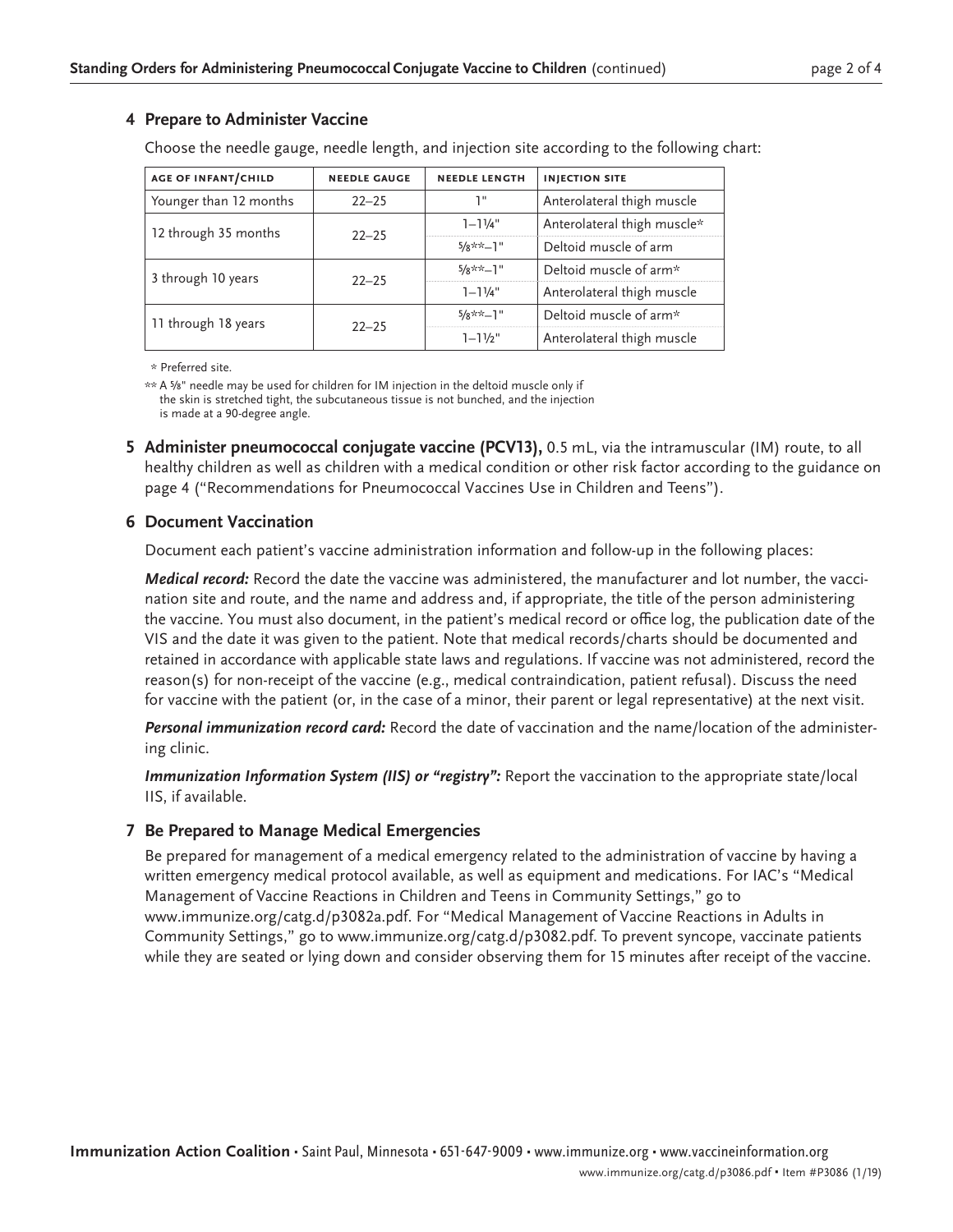#### **8 Report Adverse Events to VAERS**

Report all adverse events following the administration of pneumococcal vaccine to the federal Vaccine Adverse Event Reporting System (VAERS). To submit a VAERS report online (preferred) or to download a writable PDF form, go to [https://www.vaers.hhs.gov/report event.html.](https://www.vaers.hhs.gov/report event.html) Further assistance is available at (800) 822-7967.

# **Standing Orders Authorization**

| This policy and procedure shall remain in effect for all patients of the ________<br>NAME OF PRACTICE OR CLINIC |                                                                                   |           |      |
|-----------------------------------------------------------------------------------------------------------------|-----------------------------------------------------------------------------------|-----------|------|
| DATE                                                                                                            | effective __________________ until rescinded or until __________________.<br>DATE |           |      |
|                                                                                                                 | PRINT NAME                                                                        | SIGNATURE | DATE |